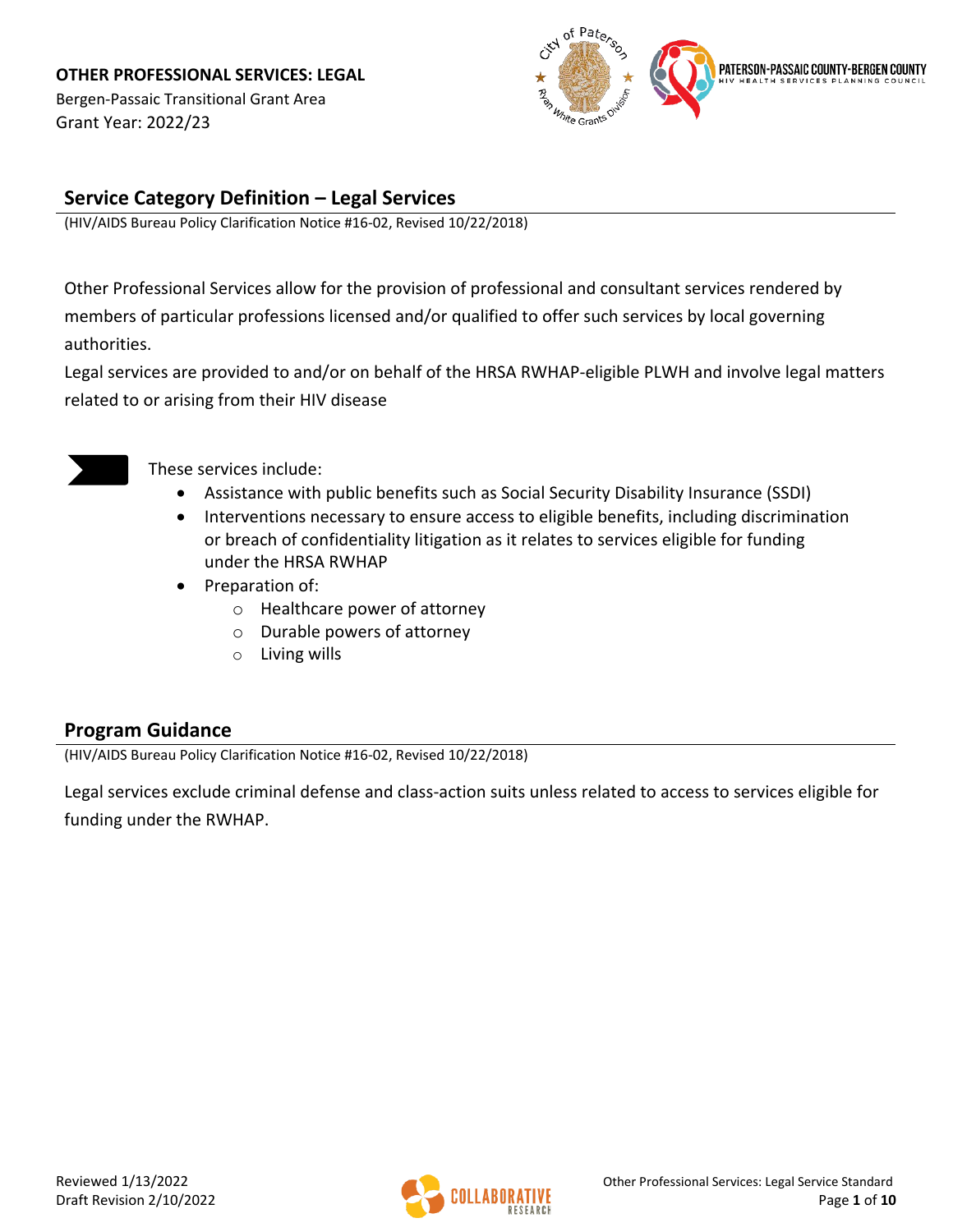Bergen-Passaic Transitional Grant Area Grant Year: 2022/23



### **Ryan White HIV/AIDS Program Eligibility Requirements**

(HIV/AIDS Bureau Policy Clarification Notice #13-02, Revised 5/1/2019)

Person(s) seeking services in the Ryan White HIV/AIDS Program (RWHAP) must meet the following requirements for eligibility:



- Any person(s) with an HIV diagnosis or their legal guardian who lives in the City of Paterson, Passaic County, and/or Bergen County, New Jersey; **OR**
- A person designated as the individual's medical power of attorney (i.e., their court appointed representative or legal representative). *Proper documentation must be collected at initial determination and redetermination to verify guardianship or medical power of attorney. AND*
- Any individual with a household income that is at or below 500% of the federal poverty level; **AND**
- Any individual who is uninsured or underinsured.



Client eligibility must be certified annually and recertified at least every six months. The primary purpose of the RWHAP eligibility certification process is to ensure that an individual's residency, income, and insurance status continues to meet the Bergen-Passaic transitional grant area (TGA) eligibility requirements and to verify that the RWHAP is the payer of last resort. The eligibility recertification process includes checking for the availability of all other third-party payers. Subrecipients are also required to obtain documentation of CD4 and viral load laboratory results at each eligibility certification and recertification for all clients. Laboratory results must be recent and within 6-months of the eligibility determination date. Subrecipients are required to obtain documentation and maintain the results of the laboratory results in client chart and documented in eCOMPAS.

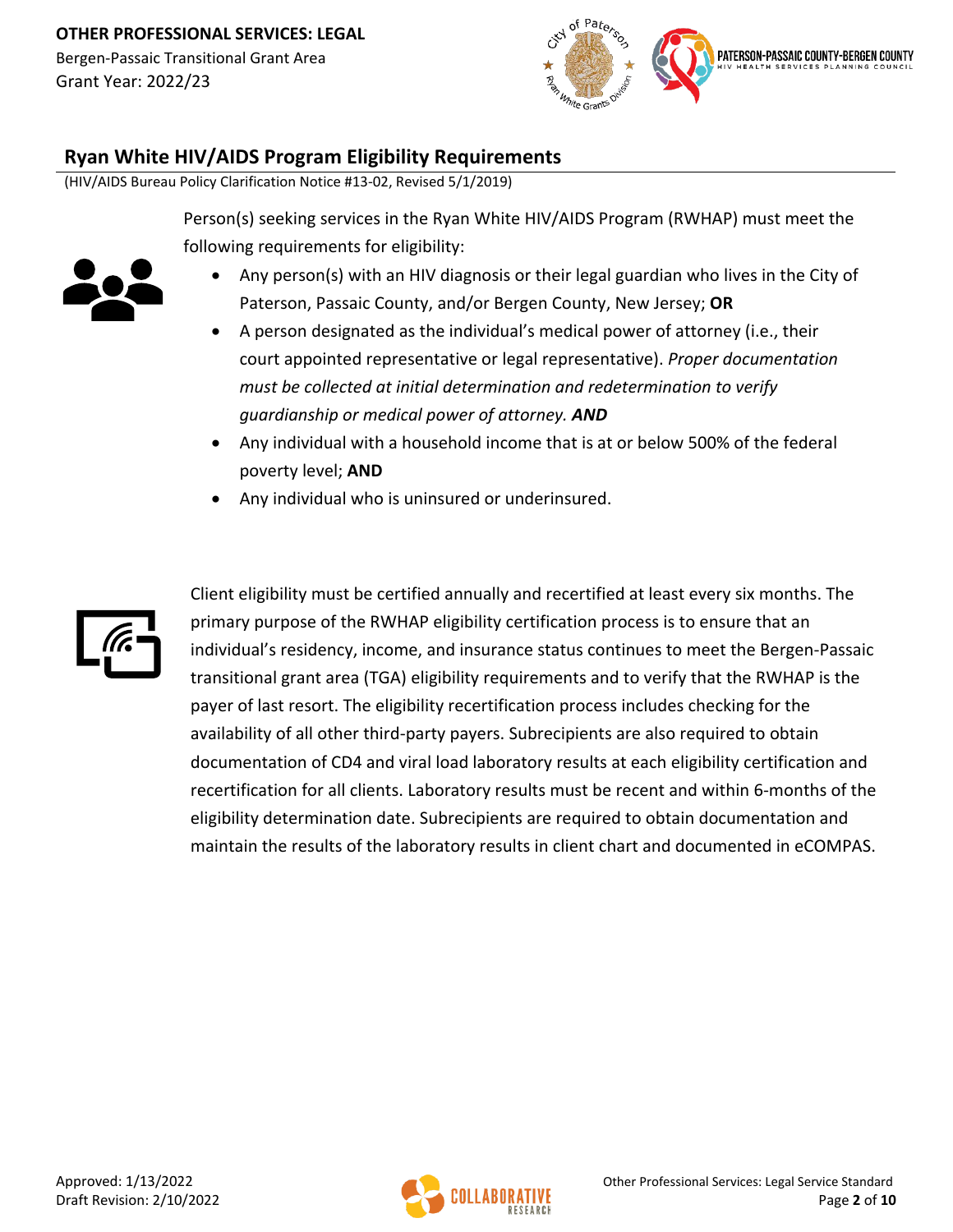Bergen-Passaic Transitional Grant Area Grant Year: 2022/23



## **Ryan White HIV/AIDS Program Eligibility Requirements**

(HIV/AIDS Bureau Policy Clarification Notice #13-02, Revised 5/1/2019)

| <b>RWHAP Required Documentation Table and Frequency</b> |                                                                                                                                                                                                                                                                                                                                                                                                                                                                                                                                                                                                                                                                                                                                                                                                                                                                                                                                                                |                                                                                                                                                       |  |  |
|---------------------------------------------------------|----------------------------------------------------------------------------------------------------------------------------------------------------------------------------------------------------------------------------------------------------------------------------------------------------------------------------------------------------------------------------------------------------------------------------------------------------------------------------------------------------------------------------------------------------------------------------------------------------------------------------------------------------------------------------------------------------------------------------------------------------------------------------------------------------------------------------------------------------------------------------------------------------------------------------------------------------------------|-------------------------------------------------------------------------------------------------------------------------------------------------------|--|--|
| <b>Eligibility Requirement</b>                          | <b>Initial Eligibility Determination &amp;</b><br>Once a Year/12 Month Period Recertification                                                                                                                                                                                                                                                                                                                                                                                                                                                                                                                                                                                                                                                                                                                                                                                                                                                                  | <b>Recertification</b><br>(minimum of every six months)                                                                                               |  |  |
| <b>HIV STATUS</b>                                       | Documentation required at initial eligibility determination.<br>This may include, but is not limited to:<br>A positive HIV Immunoassay (IA) test result from an initial<br>antibody or combination antigen/antibody (Ag/Ab) test followed<br>by a positive (reactive) HIV-1/2 type-differentiating test<br>(Supplemental IA), qualitative Nucleic Acid Test (NAT)/Nucleic<br>Acid Amplification Test (NAAT), Western Blot or<br>Immunofluorescence Assay (IFA).<br>A positive qualitative HIV NAT (DNA or RNA) or HIV-1 p24<br>$\bullet$<br>antigen test.<br>A detectable (quantitative) HIV viral load (undetectable viral<br>$\bullet$<br>load tests are NOT proof of HIV).<br>An HIV nucleotide sequence (genotype).<br>$\bullet$<br>Documentation required for once a year/12-month recertification.<br>No documentation required<br>(Proof of HIV status must remain in the client file for the entire time<br>the client is enrolled in RWHAP services.) | No documentation required<br>(Proof of HIV status must remain in the client file for<br>the entire time the client is enrolled in RWHAP<br>services.) |  |  |

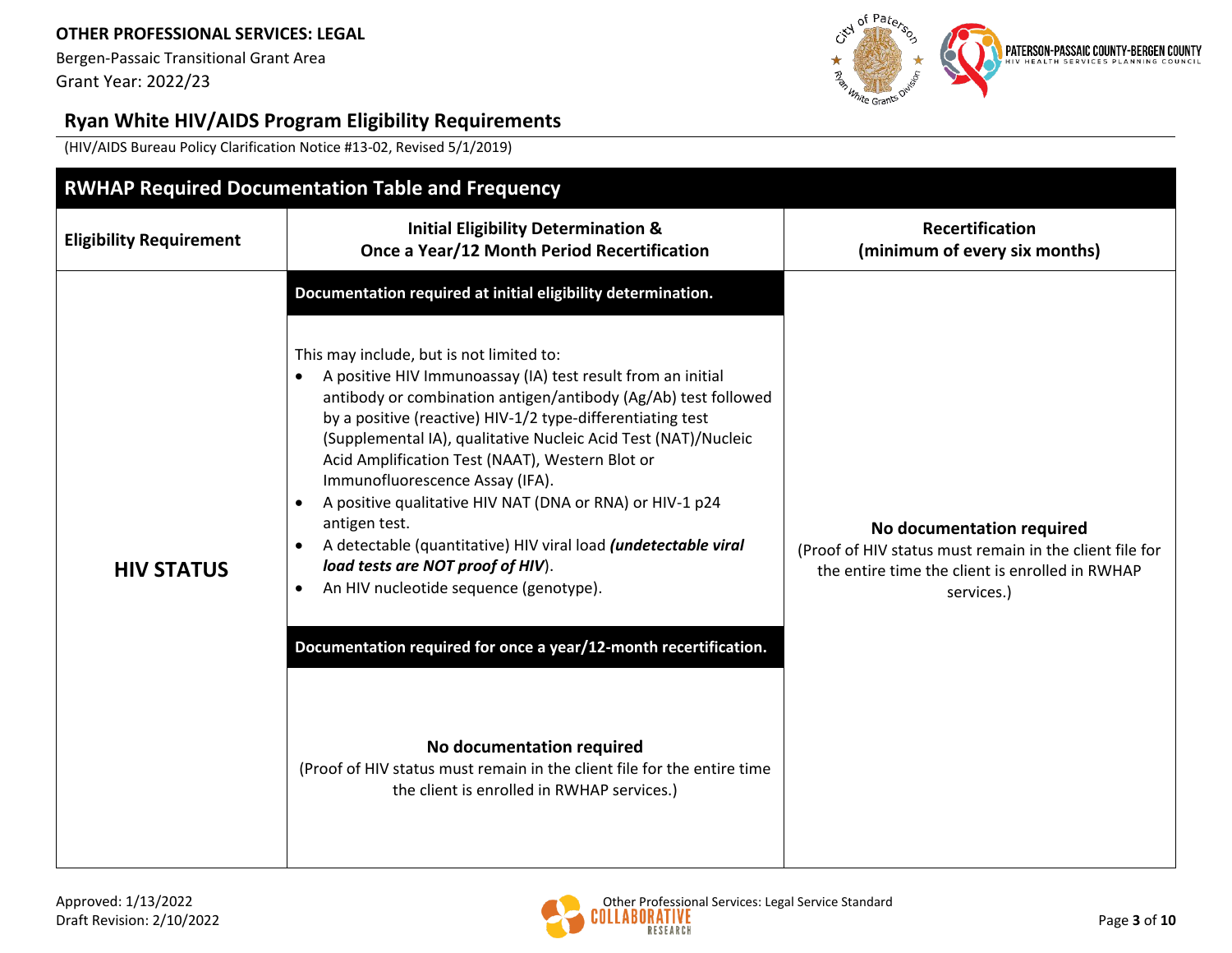

|                                   | Proof of household income: This includes income for the client, client's spouse if legally married, client's minor<br>child under the age of 18, any person claimed by the client as a dependent on a tax return, and any person that<br>has legal custody or other legal arrangements or guardianship of the client).<br>*** Income that is not counted includes grants, scholarships, fellowships, value of SNAP benefits, 401K if not<br>accessed, and any other non-accessible income, such as trust funds.<br>Documentation required at initial eligibility determination and for<br>Documentation required at eligibility recertification.<br>once a year/12-month recertification. |                                                                                                                                                                                                                                   |  |  |
|-----------------------------------|-------------------------------------------------------------------------------------------------------------------------------------------------------------------------------------------------------------------------------------------------------------------------------------------------------------------------------------------------------------------------------------------------------------------------------------------------------------------------------------------------------------------------------------------------------------------------------------------------------------------------------------------------------------------------------------------|-----------------------------------------------------------------------------------------------------------------------------------------------------------------------------------------------------------------------------------|--|--|
| <b>HOUSEHOLD</b><br><b>INCOME</b> | This may include, but is not limited to:<br>Pay stubs (at least two), OR<br>$\bullet$<br>A signed and dated employer statement on company letterhead<br>$\bullet$<br>may be used. It must state the name of client, rate and<br>frequency of pay, a phone number, and whether the client is<br>currently receiving or is eligible to receive health benefits from<br>the employer, OR<br>IRS 1040 form or IRS W-2 from most recent year; OR<br>$\bullet$<br>IRS W-4 form.<br>$\bullet$                                                                                                                                                                                                    | This may include, but is not limited to:<br>Self-attestation of no change; OR<br>One of the approved documents listed in the<br>Initial Eligibility Determination & Once a Year/12<br>Month Period Recertification (on the left). |  |  |
|                                   | For clients declaring no income.                                                                                                                                                                                                                                                                                                                                                                                                                                                                                                                                                                                                                                                          |                                                                                                                                                                                                                                   |  |  |
|                                   | At least one of the following is required:<br>A statement provided as to how the client receives food, clothing, and shelter (also known as a letter of support).<br>$\bullet$<br>A recent Summary Earnings Query (SEQY) printout, or Work and Gain Economic Self Sufficiency (WAGES) printout or an<br>$\bullet$<br>income tax return from the previous year.<br>Federal Insurance Contributions Act (FICA) to establish prior work year income.                                                                                                                                                                                                                                         |                                                                                                                                                                                                                                   |  |  |

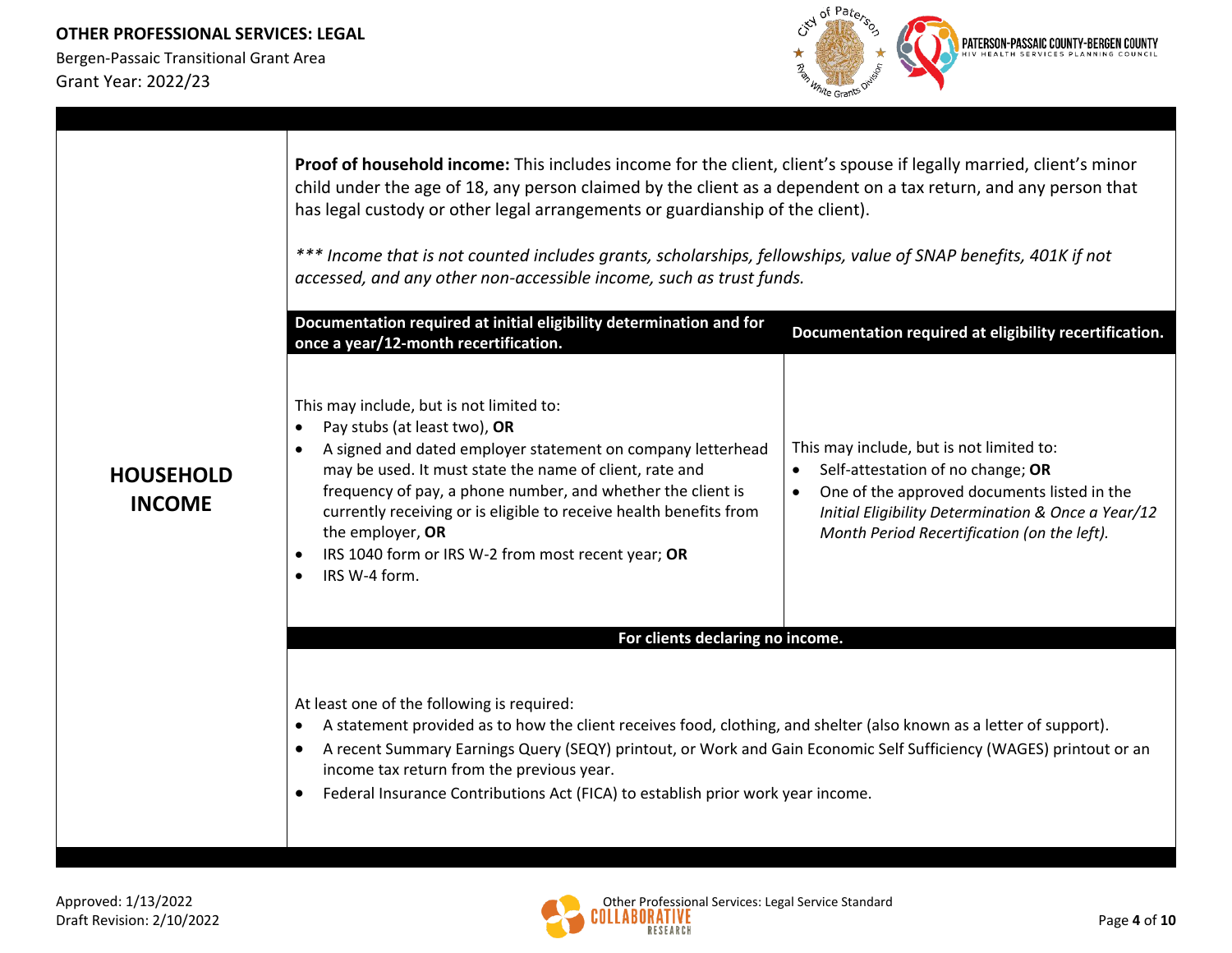

|                                   | Documentation required at initial eligibility determination and for<br>once a year/12-month recertification.                                                                                                                                                                                                                                                                                                                                                                                                                                                                                                                                                                                                                                                                                                                                                                                                                                                                                                                                                                                           | Documentation required at eligibility recertification.                                                                                                                                                                                                                                       |  |  |
|-----------------------------------|--------------------------------------------------------------------------------------------------------------------------------------------------------------------------------------------------------------------------------------------------------------------------------------------------------------------------------------------------------------------------------------------------------------------------------------------------------------------------------------------------------------------------------------------------------------------------------------------------------------------------------------------------------------------------------------------------------------------------------------------------------------------------------------------------------------------------------------------------------------------------------------------------------------------------------------------------------------------------------------------------------------------------------------------------------------------------------------------------------|----------------------------------------------------------------------------------------------------------------------------------------------------------------------------------------------------------------------------------------------------------------------------------------------|--|--|
| <b>RESIDENCY</b>                  | This may include, but is not limited to:<br>Current New Jersey or local photo identification (includes NJ<br>$\bullet$<br>driver's license); OR<br>Utility bill with client name and street address; OR<br>$\bullet$<br>Housing, rental, or mortgage agreement with client's name and<br>street address; OR<br>Recent school records with client's name and street address; OR<br>$\bullet$<br>Bank statement with client's name and street address; OR<br>$\bullet$<br>Letter from person with whom the client resides; OR<br>$\bullet$<br>Property tax receipt or W-2 form for previous year with client's<br>$\bullet$<br>name and street address; OR<br>Unemployment document with client's name and street<br>$\bullet$<br>address; OR<br>Current voter registration card with client's name and street<br>address; OR<br>Official correspondence (postmarked in last three months) with<br>client's name and street address; OR<br>Prison records (if recently released) with client's name and<br>$\bullet$<br>street address.<br>For clients declaring homeless status or living in a shelter. | This may include, but is not limited to:<br>Self-attestation of no change, OR<br>If client has moved, proof of residency is<br>required. One of the approved documents listed<br>in the Initial Eligibility Determination & Once a<br>Year/12 Month Period Recertification (on the<br>left). |  |  |
|                                   | At least one of the following is required:<br>A statement from the shelter in which the client resides or visits; OR<br>$\bullet$<br>A written statement of the client describing living circumstances and a physical observation of location of residence by<br>$\bullet$<br>eligibility staff eligibility staff signed and dated by the client and eligibility staff; OR<br>A statement from a social service agency attesting to the homeless status of the client.<br>$\bullet$                                                                                                                                                                                                                                                                                                                                                                                                                                                                                                                                                                                                                    |                                                                                                                                                                                                                                                                                              |  |  |
| <b>INSURANCE</b><br><b>STATUS</b> | Subrecipient must verify if the client is eligible for or is enrolled in health care coverage programs. Obtain<br>documentation of insurance status maintain status in client chart and documented in eCOMPAS. This includes<br>Medicaid, Medicare, and employer-based health insurance programs.                                                                                                                                                                                                                                                                                                                                                                                                                                                                                                                                                                                                                                                                                                                                                                                                      |                                                                                                                                                                                                                                                                                              |  |  |
|                                   | Documentation required at initial eligibility determination<br>and for once a year/12-month recertification.                                                                                                                                                                                                                                                                                                                                                                                                                                                                                                                                                                                                                                                                                                                                                                                                                                                                                                                                                                                           | Documentation required at eligibility recertification.                                                                                                                                                                                                                                       |  |  |

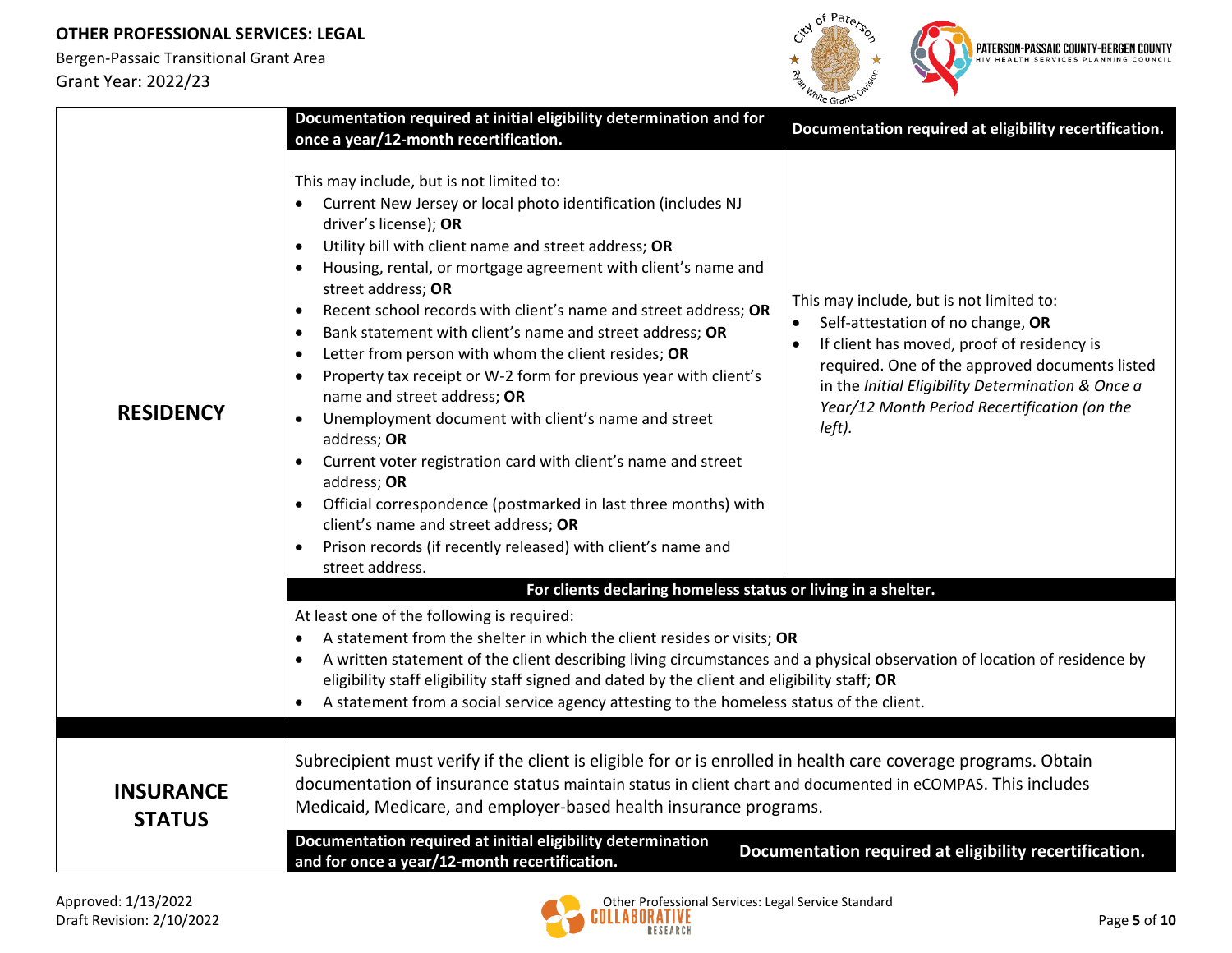

|                                           | <b>Clients with Insurance:</b><br>Obtain a copy of the insurance card (front and back) to<br>$\bullet$<br>be maintained in client chart and documented in<br>eCOMPAS.<br><b>Clients without Insurance:</b><br>Document steps taken to ensure insurance is not<br>available; AND<br>Document steps taken to screen client for Medicaid<br>benefits; OR<br>Documentation of Medicaid denial; OR<br>$\bullet$<br>If the client is employed but without insurance, the client<br>will need to provide proof that they have no access to<br>insurance from their employer (Letter from employer; or<br>Personnel handbook that describes benefits). | This may include, but is not limited to:<br>Self-attestation of no change; OR<br>$\bullet$<br>If the client has lost insurance coverage:<br>$\bullet$<br>Document steps taken to ensure insurance is not<br>$\circ$<br>available (e.g. Cobra); AND<br>Document steps taken to screen client for<br>Medicaid benefits; OR<br>Documentation of Medicaid Denial.<br>If the client has gained insurance coverage, obtain a<br>copy of the insurance card (front and back) to be<br>maintained in client chart and documented in eCOMPAS. |  |  |
|-------------------------------------------|------------------------------------------------------------------------------------------------------------------------------------------------------------------------------------------------------------------------------------------------------------------------------------------------------------------------------------------------------------------------------------------------------------------------------------------------------------------------------------------------------------------------------------------------------------------------------------------------------------------------------------------------|--------------------------------------------------------------------------------------------------------------------------------------------------------------------------------------------------------------------------------------------------------------------------------------------------------------------------------------------------------------------------------------------------------------------------------------------------------------------------------------------------------------------------------------|--|--|
|                                           | Subrecipient must obtain documentation of most recent CD4/Viral Load laboratory results at least every 6-months<br>to be maintained in client chart and documented in eCOMPAS.<br>Documentation required at initial eligibility determination<br>Documentation required at eligibility recertification.<br>and for once a year/12-month recertification.                                                                                                                                                                                                                                                                                       |                                                                                                                                                                                                                                                                                                                                                                                                                                                                                                                                      |  |  |
| <b>CD4 / VIRAL LOAD</b><br><b>RESULTS</b> | This may include, but is not limited to:<br>Obtain documentation of most recent CD4/Viral Load<br>laboratory results (within 6-months of eligibility<br>certification date).                                                                                                                                                                                                                                                                                                                                                                                                                                                                   | This may include, but is not limited to:                                                                                                                                                                                                                                                                                                                                                                                                                                                                                             |  |  |
|                                           | For clients who are newly diagnosed.<br>Subrecipient is responsible for:<br>Obtaining documentation of CD4/Viral Load laboratory<br>$\bullet$<br>test results within 90 days of initial eligibility<br>determination. Documentation of most recent CD4/Viral<br>Load laboratory results to be maintained in client chart<br>and documented in eCOMPASS.                                                                                                                                                                                                                                                                                        | Obtain documentation of most recent CD4/Viral Load<br>$\bullet$<br>laboratory results (within 6-months of eligibility<br>recertification date).                                                                                                                                                                                                                                                                                                                                                                                      |  |  |

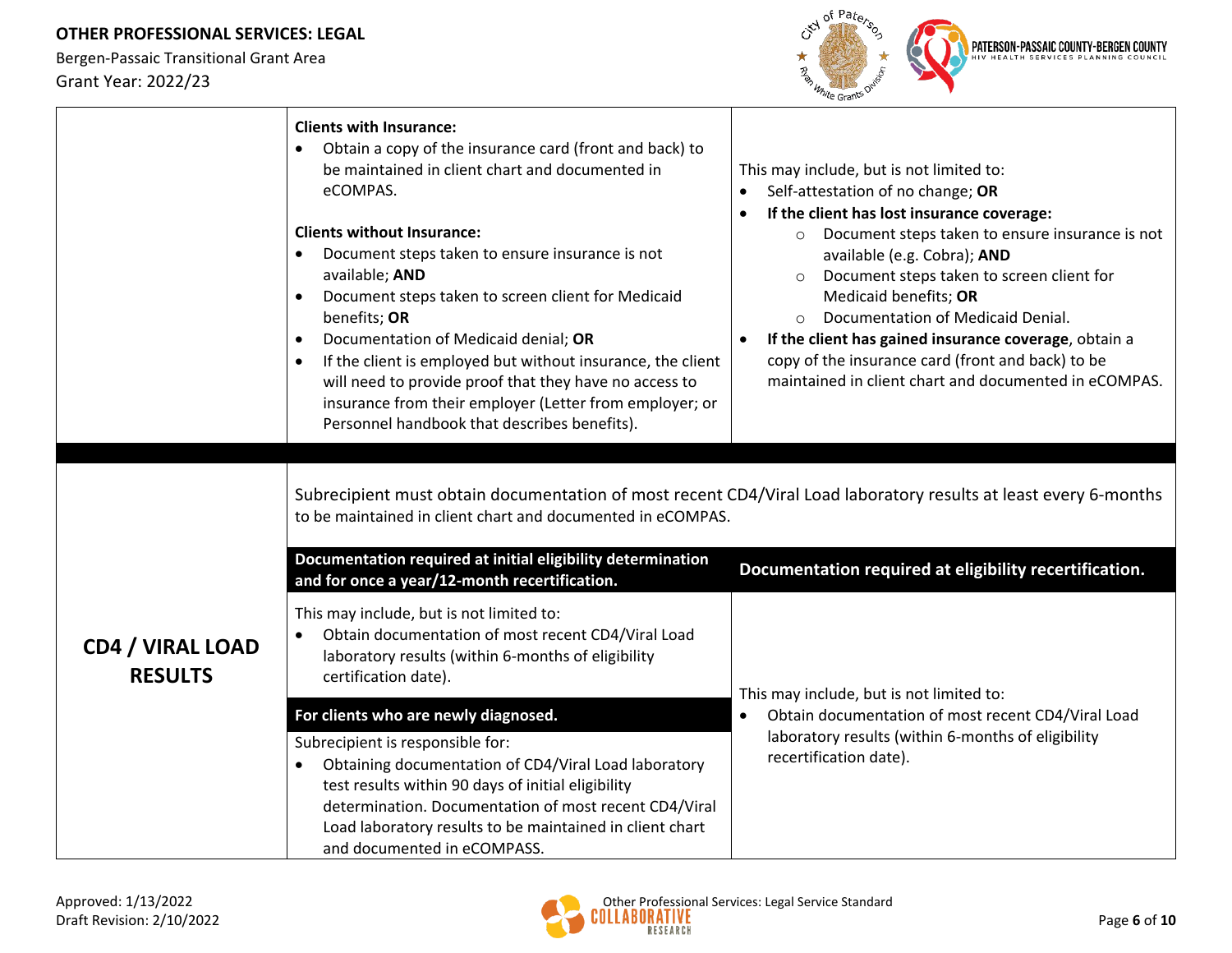Bergen-Passaic Transitional Grant Area Grant Year: 2022/23



### **Quality Management Outcomes and Quality Assurance Measures**

(HIV/AIDS Bureau Policy Clarification Notice #15-02, Updated 11/30/2018)

In addition to the system-wide Service Standards applicable to all RWHAP Part A and Minority AIDS Initiative (MAI)-funded subrecipients, the following program specific Service Standards apply to Legal Services subrecipients. These Service Standards are an essential component of the Bergen-Passaic Quality Management program to inform the on-going monitoring and evaluation of RWHAP Part A and MAI-funded legal services subrecipients by the City of Paterson Ryan White Grants Division Office (Recipient). Full compliance with these Service Standard is expected for RWHAP Part A funded subrecipients that have contracts with the City of Paterson, Ryan White Grants Division.

| Performance Measure/ Description                                                                                                                                                  | <b>Numerator</b>                                                                                                                                                                                                                                                                                                                 | <b>Data Element</b>                                                                                                                                                                                                                                                                                 | <b>Exclusions</b> | Goal |
|-----------------------------------------------------------------------------------------------------------------------------------------------------------------------------------|----------------------------------------------------------------------------------------------------------------------------------------------------------------------------------------------------------------------------------------------------------------------------------------------------------------------------------|-----------------------------------------------------------------------------------------------------------------------------------------------------------------------------------------------------------------------------------------------------------------------------------------------------|-------------------|------|
| Percentage of clients, regardless of age,<br>with a diagnosis of HIV with a HIV viral load<br>less than 200 copies/ml at last HIV viral<br>load test during the measurement year. | Number of clients in the<br>denominator with a HIV viral<br>load less than 200 copies/ml<br>at last HIV viral load test<br>during the measurement<br>year.<br><b>Denominator</b><br>Number of clients, regardless<br>of age, with a diagnosis of HIV<br>who accessed legal services<br>at least once in the<br>measurement year. | Does the client, regardless of age,<br>have a diagnosis of HIV? (Y/N)<br>a. If yes, did the client access legal<br>services at least once in the<br>measurement year? (Y/N)<br>i. If yes, did the client have a HIV<br>viral load test with a result<br><200 copies/mL at the last<br>test? $(Y/N)$ | <b>NONE</b>       | 90%  |

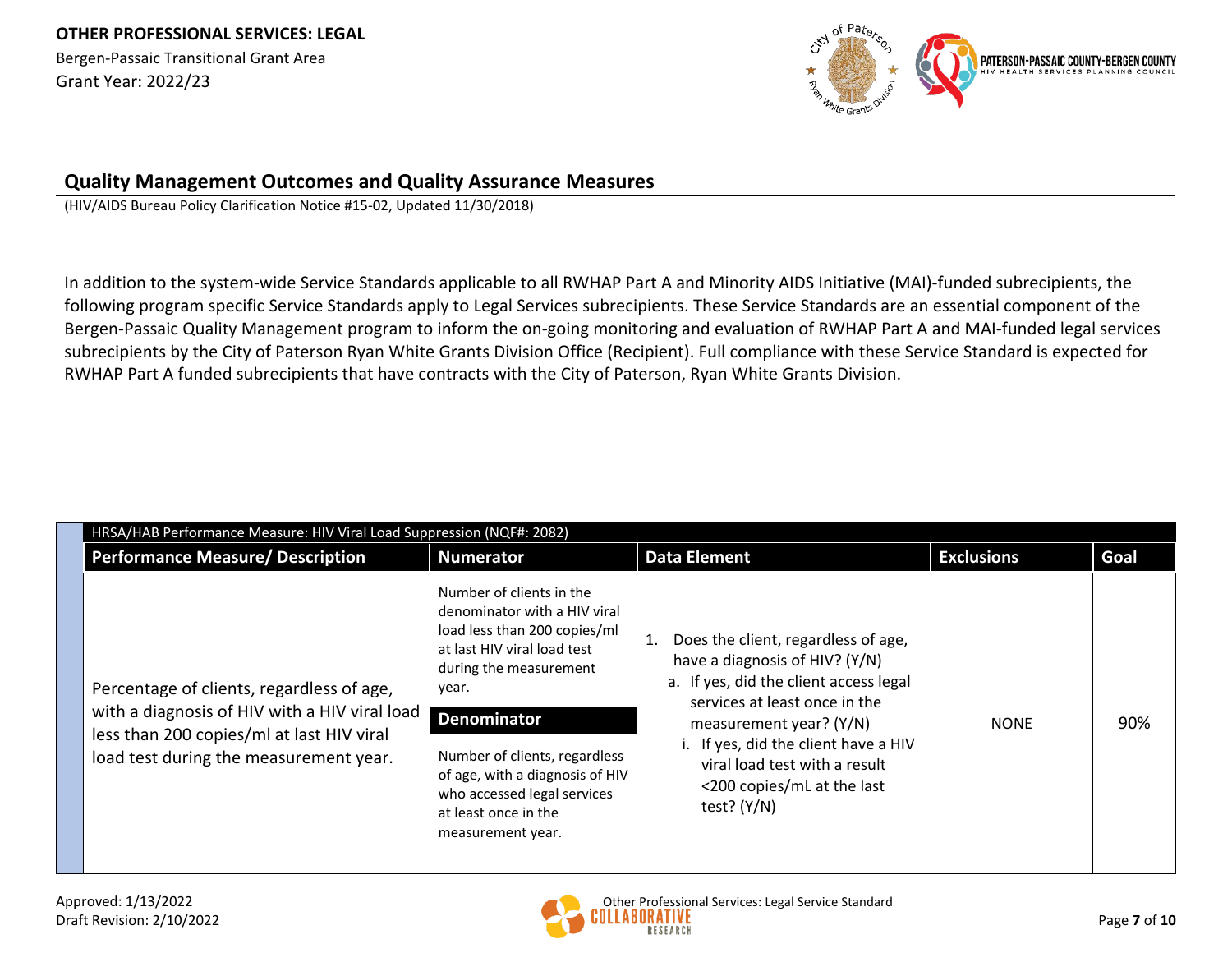

| HRSA/HAB Performance Measure: HIV Medical Visit Frequency (NQF#: 2079)                                                                                                                                                          |                                                                                                                                                                                                                                                                                                                                                        |                                                                                                                                                                                                                                                                                                                                                                               |                                                                                                                     |      |  |  |
|---------------------------------------------------------------------------------------------------------------------------------------------------------------------------------------------------------------------------------|--------------------------------------------------------------------------------------------------------------------------------------------------------------------------------------------------------------------------------------------------------------------------------------------------------------------------------------------------------|-------------------------------------------------------------------------------------------------------------------------------------------------------------------------------------------------------------------------------------------------------------------------------------------------------------------------------------------------------------------------------|---------------------------------------------------------------------------------------------------------------------|------|--|--|
| <b>Performance Measure/ Description</b>                                                                                                                                                                                         | <b>Numerator</b>                                                                                                                                                                                                                                                                                                                                       | <b>Data Element</b>                                                                                                                                                                                                                                                                                                                                                           | <b>Exclusions</b>                                                                                                   | Goal |  |  |
| Percentage of clients, regardless of age,<br>with a diagnosis of HIV who had at least<br>one medical visit in each 6-month period of<br>the 24-month measurement period with a<br>minimum of 60 days between medical<br>visits. | Number of clients who had at<br>least one medical visit in each<br>6-month period of the 24-<br>month measurement period<br>with a minimum of 60 days<br>between medical visits.<br><b>Denominator</b><br>Number of clients, regardless<br>of age, with a diagnosis of HIV<br>who accessed legal services<br>at least once in the<br>measurement year. | 1. Does the client, regardless of age,<br>have a diagnosis of HIV? (Y/N)<br>a. If yes, did the client access legal<br>services at least once in the<br>measurement year? (Y/N)<br>i. If yes, did the client have at<br>least one medical visit in each<br>6-month period of the 24-<br>month measurement period<br>with a minimum of 60 days<br>between medical visits? (Y/N) | Client(s) who were<br>not enrolled in client<br>services for a<br>continuous 24-<br>month<br>measurement<br>period. | 90%  |  |  |
| HRSA/HAB Performance Measure: Gap in HIV Medical Visits (NQF#: 2079)                                                                                                                                                            |                                                                                                                                                                                                                                                                                                                                                        |                                                                                                                                                                                                                                                                                                                                                                               |                                                                                                                     |      |  |  |
| <b>Performance Measure/ Description</b>                                                                                                                                                                                         | <b>Numerator</b>                                                                                                                                                                                                                                                                                                                                       | <b>Data Element</b>                                                                                                                                                                                                                                                                                                                                                           | <b>Exclusions</b>                                                                                                   | Goal |  |  |
| Percentage of clients, regardless of age,<br>with a diagnosis of HIV who did not have a<br>medical visit in the last 6 months of the<br>measurement year.                                                                       | Number of clients who did<br>not have a medical visit in the<br>last 6 months of the<br>measurement year.<br><b>Denominator</b><br>Number of clients, regardless<br>of age, with a diagnosis of HIV<br>who accessed legal services<br>at least once in the<br>measurement year.                                                                        | Does the client, regardless of age,<br>1.<br>have a diagnosis of HIV? (Y/N)<br>a. If yes, did the client access legal<br>services at least once in the<br>measurement year? (Y/N)<br>i. If yes, did the client have at<br>least one medical visit in the<br>last 6 months of the<br>measurement year? (Y/N)                                                                   | Client(s) who were<br>not enrolled in client<br>services for a<br>continuous 12-<br>month<br>measurement<br>period. | 90%  |  |  |

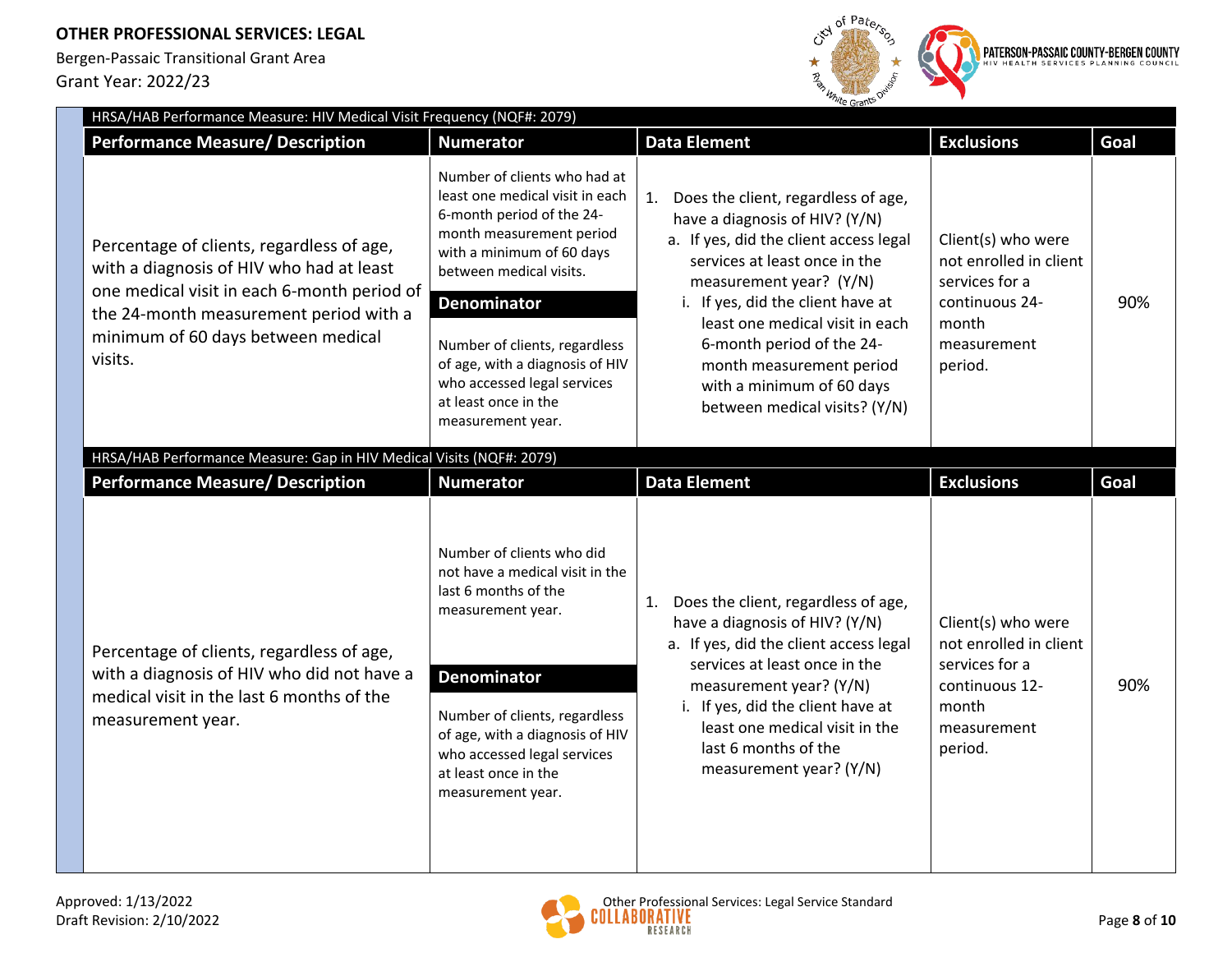| HRSA/HAB National Program Monitoring Standards for RWHAP Part A: Section C: Support Services                                                                                                                                                                                                               |                                                                                                                                                                                                                                                                               |                                                                                                                                                                                                                                                                |                   |      |  |
|------------------------------------------------------------------------------------------------------------------------------------------------------------------------------------------------------------------------------------------------------------------------------------------------------------|-------------------------------------------------------------------------------------------------------------------------------------------------------------------------------------------------------------------------------------------------------------------------------|----------------------------------------------------------------------------------------------------------------------------------------------------------------------------------------------------------------------------------------------------------------|-------------------|------|--|
| <b>Performance Measure/ Description</b>                                                                                                                                                                                                                                                                    | <b>Numerator</b>                                                                                                                                                                                                                                                              | <b>Data Element</b>                                                                                                                                                                                                                                            | <b>Exclusions</b> | Goal |  |
| Percentage of clients, regardless of age,<br>with a diagnosis of HIV that are accessing<br>legal services for pre-decease permanency<br>planning have legal counsel or social<br>service counseling available for drafting of<br>wills or delegating powers of attorney<br>during in the measurement year. | Number of clients in the<br>denominator who accessed<br>legal services with completed<br>wills/power of attorney.<br><b>Denominator</b><br>Number of clients, regardless<br>of age, with a diagnosis of HIV<br>who accessed legal services<br>within the measurement<br>year. | Does the client, regardless of age,<br>have a diagnosis of HIV? (Y/N)<br>a. If yes, did the client access legal<br>services at least once in the<br>measurement year? (Y/N)<br>i. If yes, did the client have a<br>completed wills/power of<br>attorney? (Y/N) | <b>NONE</b>       | 90%  |  |